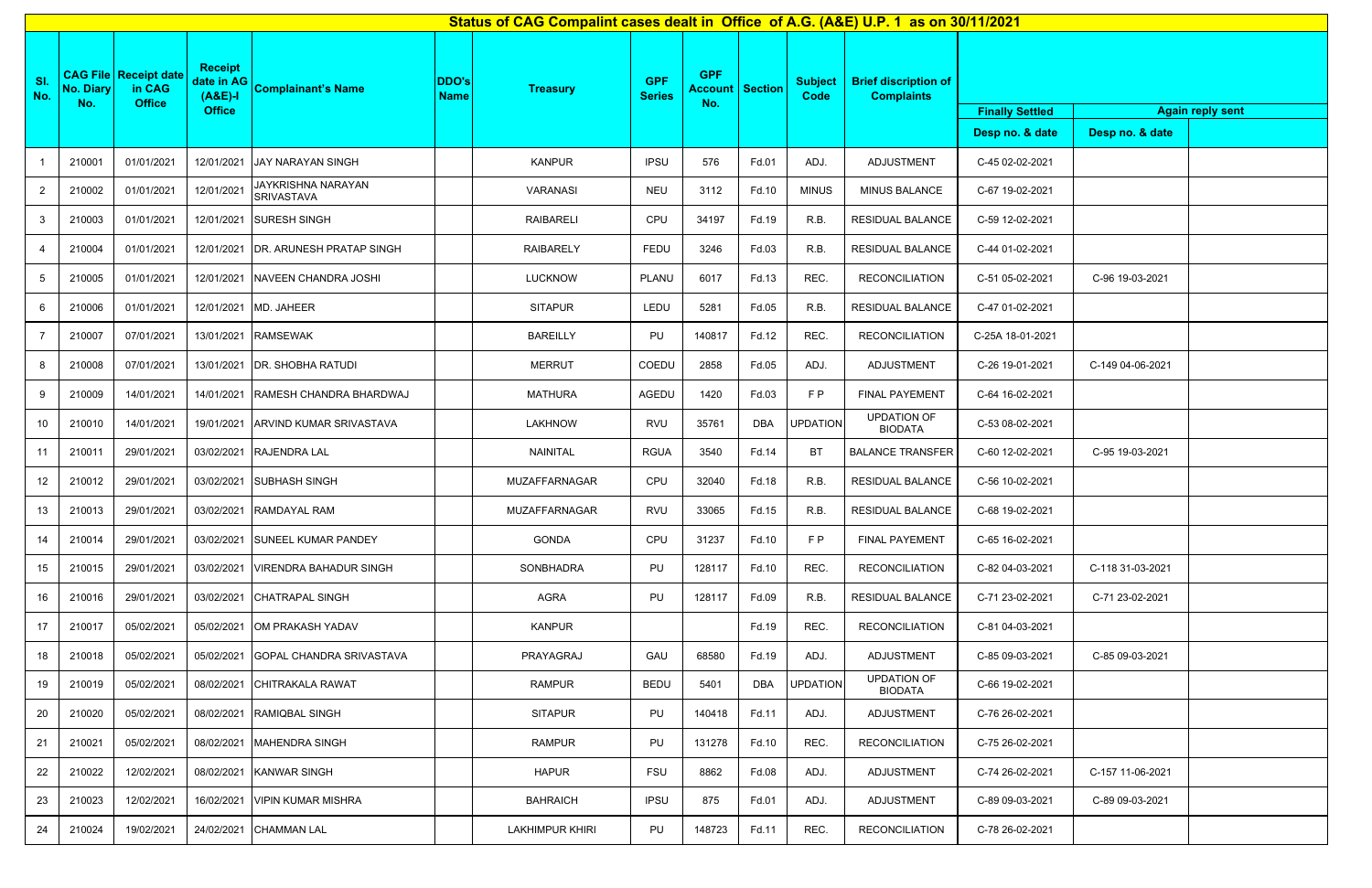| 25 | 210025 | 19/02/2021 | 24/02/2021           | <b>HARCHARAN SINGH</b>                | <b>BAREILLY</b>     | PU         | 151369 | Fd.12 | ADJ.        | ADJUSTMENT              | C-86 09-03-2021  | C-86 09-03-2021  |  |
|----|--------|------------|----------------------|---------------------------------------|---------------------|------------|--------|-------|-------------|-------------------------|------------------|------------------|--|
| 26 | 210026 | 25/02/2021 | 26/02/2021           | <b>SANJEEV KUMAR MISHRA</b>           | <b>LUCKNOW</b>      |            |        | AG II | <b>MISC</b> | <b>MISCELLANEOUS</b>    | C-83 08-03-2021  | C-199 23-07-2021 |  |
| 27 | 210027 | 26/02/2021 |                      | 26/02/2021 KAMLA PRASAD MISHRA        | <b>BAREILLY</b>     | PU         | 151369 | Fd.12 | REC.        | <b>RECONCILIATION</b>   | C-87 09-03-2021  | C-87 09-03-2021  |  |
| 28 | 210028 | 03/03/2021 |                      | 04/03/2021   PRADEEP KUMAR SRIVASTAVA | <b>KANPUR DEHAT</b> | PU         | 134784 | Fd.10 | F P         | FINAL PAYEMENT          | C-113 26-03-2021 |                  |  |
| 29 | 210029 | 03/03/2021 |                      | 04/03/2021 ASHOK KUMAR RAI            | <b>JAUNPUR</b>      | CPU        | 60361  | Fd.21 | REC.        | <b>RECONCILIATION</b>   | C-92 12-03-2021  | C-92 12-03-2021  |  |
| 30 | 210030 | 12/03/2021 |                      | 16/03/2021 SUSHEEL KUMAR AGRAWAL      | <b>SAMBHAL</b>      | CPU        | 32094  | Fd.20 | F P         | FINAL PAYEMENT          | C-136 28-05-2021 |                  |  |
| 31 | 210031 | 12/03/2021 |                      | 16/03/2021 ASHISH KUMAR               | LUCKNOW             | COEDU      | 16858  | Fd.04 | ADJ.        | ADJUSTMENT              | C-122 08-04-2021 |                  |  |
| 32 | 210032 | 12/03/2021 | 16/03/2021           | <b>SHYAMVEER SINGH</b>                | <b>BULANDSHAHAR</b> | AGEDU      | 1860   | Fd.05 | F P         | FINAL PAYEMENT          | C-135 24-05-2021 |                  |  |
| 33 | 210033 | 23/03/2021 |                      | 05/04/2021 BADLU PRASAD DIWEDI        | <b>FATEHGARH</b>    | <b>RTU</b> | 3987   | Fd.14 | F P         | <b>FINAL PAYEMENT</b>   | C-126 24-05-2021 |                  |  |
| 34 | 210034 | 23/03/2021 |                      | 05/04/2021 LATE RAMESH CHANDRA        | <b>JAHANSI</b>      | <b>RVU</b> | 22944  | Fd.15 | F P         | <b>FINAL PAYEMENT</b>   | C-131 24-05-2021 |                  |  |
| 35 | 210035 | 23/03/2021 |                      | 05/04/2021   RAMCHANDRA SHRIVAS       | URAI                | CPU        | 64317  | Fd.21 | REC.        | <b>RECONCILIATION</b>   | C-125 05-05-2021 |                  |  |
| 36 | 210040 | 03/03/2021 |                      | 15/04/2021   PREM KISHORE SAINI       | <b>BAGPAT</b>       | <b>RTU</b> | 5628   | Fd.14 | ADJ.        | ADJUSTMENT              | C-127 24-05-2021 |                  |  |
| 37 | 210041 | 12/03/2021 |                      | 15/04/2021 RAJ BAHADUR                | <b>LALITPUR</b>     | COEDU      | 5850   | Fd.05 | F P         | FINAL PAYEMENT          | C-153 09-06-2021 |                  |  |
| 38 | 210042 | 12/03/2021 |                      | 15/04/2021 SUSHEEL KUMAR              | <b>LALITPUR</b>     | <b>RVU</b> | 25707  | Fd.15 | ADJ.        | ADJUSTMENT              | C-146 31-05-2021 |                  |  |
| 39 | 210043 | 12/03/2021 | 15/04/2021           | <b>RAM SINGH YADAV</b>                | AGRA                | PU         | 118446 | Fd.09 | F P         | FINAL PAYEMENT          | C-151 07-06-2021 |                  |  |
| 40 | 210044 | 12/03/2021 | 15/04/2021           | <b>RAKESH KUMAR SHARMA</b>            | MUZAFFARNAGAR       | GAU        | 69803  | Fd.18 | <b>FP</b>   | FINAL PAYEMENT          | C-148 31-05-2020 |                  |  |
| 41 | 210082 | 12/05/2021 | 28/05/2021           | <b>JAGDEESH PRASAD MISHRA</b>         | <b>BARABANKI</b>    | <b>RVU</b> | 33605  | Fd.16 | R.B.        | <b>RESIDUAL BALANCE</b> | C-155 09-06-2021 |                  |  |
| 42 | 210039 | 15/05/2021 |                      | 15/05/2021 ARVIND KUMAR JAISWAL       | <b>LUCKNOW</b>      | PU         | 126304 | Fd.11 | R.B.        | RESIDUAL BALANCE        | C-143 31-05-2021 |                  |  |
| 43 | 210045 | 24/05/2021 |                      | 26/04/2021 SUNEEL KUMAR               | PILIBHIT            | GAU        | 68319  | Fd.17 | F P         | FINAL PAYEMENT          | C-156 09-06-2021 |                  |  |
| 44 | 210046 | 24/05/2021 |                      | 26/04/2021 BRIJESH CHANDRA DWIVEDI    | KANNAUJ             | PU         | 131440 | Fd.10 | REC.        | <b>RECONCILIATION</b>   | C-161 15-06-2021 |                  |  |
| 45 | 210047 | 24/05/2021 |                      | 26/04/2021 TEJVEER SINGH              | MORADABAD           | PU         | 145879 | Fd.09 | REC.        | <b>RECONCILIATION</b>   | C-171 23-06-2021 |                  |  |
| 46 | 210048 | 24/05/2021 | 26/04/2021           | LATE RAMESN CHANDRA<br>UPADHYAYA      | <b>JHANSI</b>       | <b>RVU</b> | 22494  | Fd.15 | F P         | FINAL PAYEMENT          | C-158 15-06-2021 |                  |  |
| 47 | 210049 | 24/05/2021 | 26/04/2021 VIFAY LAL |                                       | <b>BALRAMPUR</b>    | <b>RVU</b> | 45646  | Fd.15 | REC.        | <b>RECONCILIATION</b>   | C-163 16-06-2021 |                  |  |
| 48 | 210050 | 28/05/2021 | 28/05/2021           | SANTOSH KUMAR SRIVASTAVA              | SAMBHAL             | ALEDU      | 439    | Fd.04 | R.B.        | RESIDUAL BALANCE        | C-172 24-06-2021 |                  |  |
| 49 | 210051 | 26/04/2021 |                      | 09/06/2021 SMT VIJAY UPADHYAYA        | <b>JHANSI</b>       | RVU        | 22494  | Fd.15 | F P         | FINAL PAYEMENT          | C-158 15-06-2021 |                  |  |
| 50 | 210052 | 26/04/2021 |                      | 09/06/2021 BUDDHU RAM                 | <b>MIRZAPUR</b>     | PU         | 152189 | Fd.11 | REC.        | <b>RECONCILIATION</b>   | C-169 21-06-2021 |                  |  |
| 51 | 210053 | 26/04/2021 |                      | 09/06/2021 MUNNALAL VERMA             | <b>SITAPUR</b>      | <b>RVU</b> | 48269  | Fd.16 | REC.        | <b>RECONCILIATION</b>   | C-168 22-06-2021 |                  |  |
| 52 | 210054 | 26/04/2021 |                      | 09/06/2021 RAMJEET YADAV              | AYODHYA             | PU         | 134284 | Fd.10 | REC.        | <b>RECONCILIATION</b>   | C-185 8/7/2021   |                  |  |
| 53 | 210055 | 26/04/2021 | 09/06/2021           | <b>SUSHEEL KUMAR SINGH</b>            | <b>BAHRAICH</b>     | PU         | 121680 | Fd.10 | REC.        | <b>RECONCILIATION</b>   | C-190 13/7/2021  |                  |  |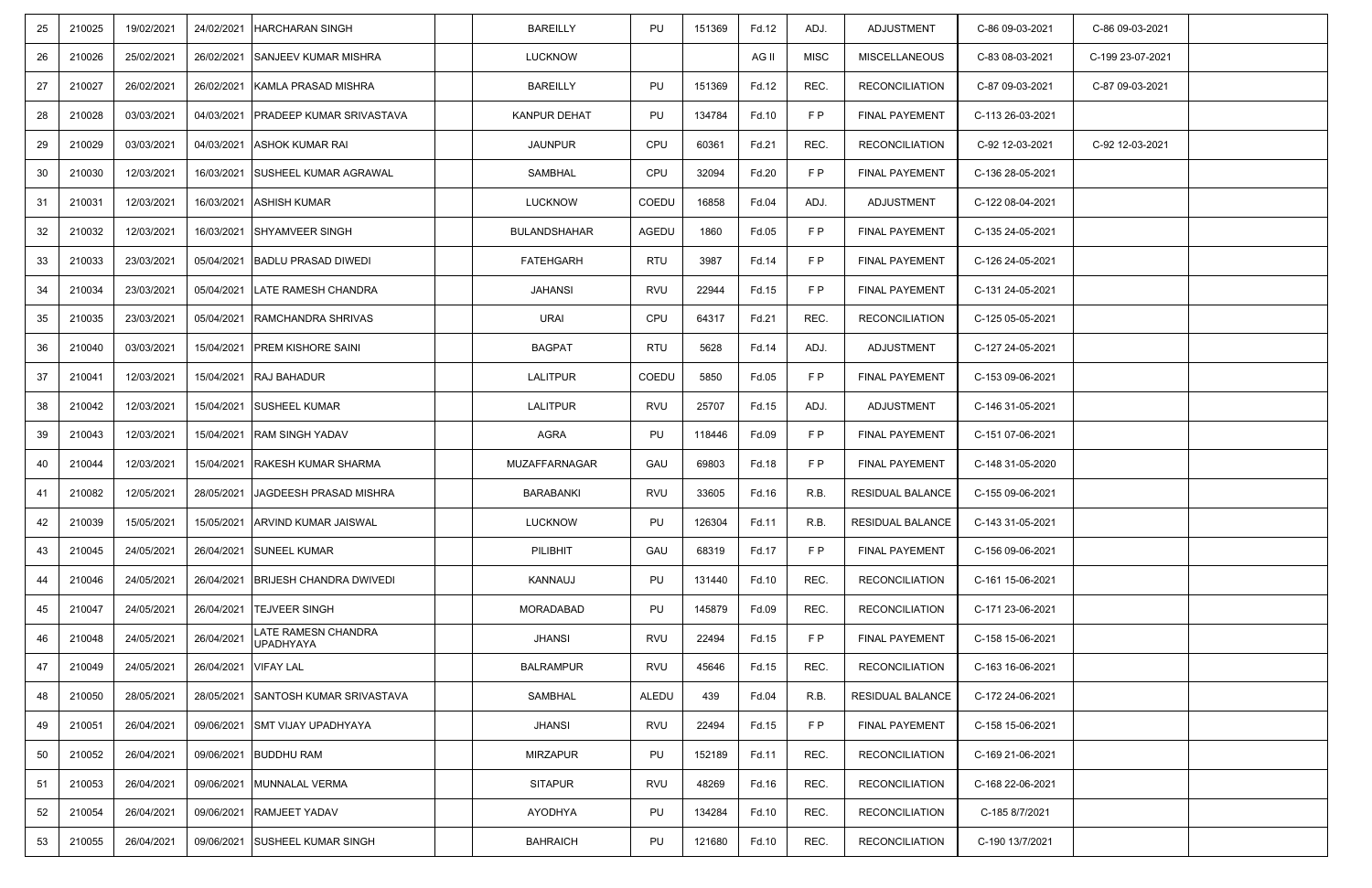| 54 | 210056             | 09/06/2021 | 16/06/2021 | <b>ANURUDH KUMAR DIXIT</b>         | <b>SITAPUR</b>   | <b>BEDU</b> | 4381   | Fd.05  | REC.      | <b>RECONCILIATION</b>   | C-165 21-06-2021  |  |
|----|--------------------|------------|------------|------------------------------------|------------------|-------------|--------|--------|-----------|-------------------------|-------------------|--|
| 55 | 210057             | 09/06/2021 | 16/06/2021 | NIREN KUMAR SRIVASTAVA             | <b>MERRUT</b>    | CPU         | 32734  | Fd.18  | F P       | <b>FINAL PAYEMENT</b>   | C-181 2/7/2021    |  |
| 56 | 210058             | 09/06/2021 | 16/06/2021 | <b>PURAN SINGH RANA</b>            | SAHARANPUR       | <b>RVU</b>  | 32957  | Fd.16  | REC.      | <b>RECONCILIATION</b>   | C-180 2/7/2021    |  |
| 57 | 210059             | 09/06/2021 | 16/06/2021 | <b>RAMESH CHANDRA SHARMA</b>       | MUZAFFARNAGAR    | PU          | 137826 | Fd.11  | BT        | <b>BALANCE TRANSFER</b> | C-194 20/7/2021   |  |
| 58 | 210060             | 15/06/2021 | 24/06/2021 | <b>UDAIPRATAP SINGH</b>            | <b>SITAPUR</b>   | PU          | 150421 | Fd.11  | ADJ.      | ADJUSTMENT              | C-192 20/7/2021   |  |
| 59 | 210061             | 15/06/2021 |            | 24/06/2021 LATE SATENDRA PAL SINGH | <b>MATHURA</b>   | LJU         | 25695  | AG II  | REC.      | <b>RECONCILIATION</b>   | C-179 2/7/2021    |  |
| 60 | 210062             | 15/06/2021 |            | 24/06/2021 KAUSHAL KUMAR YADAV     | <b>MORADABAD</b> | PU          | 129624 | Fd.09  | REC.      | RECONCILIATION          | C-189 13/7/2021   |  |
| 61 | 210063             | 15/06/2021 | 24/06/2021 | MANOJ KUMAR SRIVASTAVA             | <b>SITAPUR</b>   | PU          | 145047 | Fd.11  | OTH.      | <b>OTHER</b>            | C-193 20/7/2021   |  |
| 62 | 210064             | 15/06/2021 | 24/06/2021 | SHIVNARAYAN YADAV                  | <b>SITAPUR</b>   | PU          | 139407 | Fd.11  | ADJ.      | ADJUSTMENT              | C-195 20/7/2021   |  |
| 63 | 210065             | 15/06/2021 |            | 24/06/2021 ASHOK KUMAR             | <b>SITAPUR</b>   | PU          | 144805 | Fd.11  | ADJ.      | ADJUSTMENT              | C-191 20/7/2021   |  |
| 64 | 210067             | 23/06/2021 | 29/06/2021 | <b>RAMJEEVAN</b>                   | KANNAUJ          | LJU         | 19858  | AG II  | REC.      | <b>RECONCILIATION</b>   | C-176 2/7/2021    |  |
| 65 | :100VIVIDH/<br>569 | 23/06/2021 |            | 29/06/2021   VINOD KUMAR SINGH     | AMBEDKARNAGA     |             |        | Fd.01  | OTH.      | <b>OTHER</b>            | C-182 2/7/2021    |  |
| 66 | 21066              | 19/07/2021 | 26/07/2021 | <b>DINESH CHANDRA SHARMA</b>       | <b>BAREILLY</b>  | PU          | 13760  | Fd-12  | <b>FP</b> | <b>FINAL PAYEMENT</b>   | C-201 23-7-2021   |  |
| 66 | 210068             | 28/06/2021 | 05/07/2021 | MAHENDRA KUMAR TRIPATHI            | KANNAUJ          | LJU         | 19015  | AG-II  | F P       | FINAL PAYEMENT          | C-200 23/7/2021   |  |
| 67 | 210069             | 08/07/2021 | 12/07/2021 | VIJAY KUMAR SANWAL                 | <b>LUCKNOW</b>   | PU          | 13169  | Fd-11  | REC.      | <b>RECONCILIATION</b>   | C-204/06/08/2021  |  |
| 68 | 210070             | 08/07/2021 | 12/07/2021 | <b>RAJESH KUMAR RAI</b>            | <b>LUCKNOW</b>   | PU          | 129553 | Fd-11  | REC.      | <b>RECONCILIATION</b>   | C-196/23-7-2021   |  |
| 69 | 210071             | 22/07/2021 | 27/07/2021 | <b>KAMAL SINGH</b>                 | MURADABAAD       | PU          | 159225 | Fd-09  | F P       | FINAL PAYEMENT          | C-219/12/08/2021  |  |
| 70 | 210072             | 22/07/2021 |            | 27/07/2021 RAMCHANDRA SRIVASTAV    | <b>BAHRAICH</b>  | LRFU        | 999    | Fd-16  | OTH       | <b>OTHER</b>            | C-203/04/08/2021  |  |
| 71 | 210073             | 23/07/2021 |            | 28/07/2021   KAMLESH BABU          | <b>ALIGARH</b>   | <b>RVU</b>  | 44347  | Fd-16  | <b>FP</b> | FINAL PAYEMENT          | C-231/19/08/2021  |  |
| 72 | 210039             | 30/06/2021 | 06/07/2021 | <b>RAGHUNATH SINGH GUPTA</b>       | <b>MERRUT</b>    | <b>IRRU</b> | 48616  | AG-II  | BT        | <b>BALANCE TRANSFER</b> | C-198 DT.23/07/21 |  |
| 73 | 210060             | 23/06/2021 | 28/06/2021 | VEERENDRA SINGH                    |                  | AGU         | 51734  | AG II  | ADJ.      | ADJUSTMENT              | C-177 DT.02/07/21 |  |
| 74 | 210074             | 28/07/2021 |            | 04/08/2021 BHANU PRATAP SINGH      | <b>SULTANPUR</b> | FEDU        | 2655   | $Fd-3$ | <b>FP</b> | FINAL PAYEMENT          | C-205/06/08/2021  |  |
| 75 | 210075             | 28/07/2021 | 04/08/2021 | <b>SUNIL DUTTA SHARMA</b>          | <b>BAGPAT</b>    | RVU         | 48936  | Fd-15  | FP        | <b>FINAL PAYEMENT</b>   | C-220/12/08/2021  |  |
| 76 | 210076             | 28/07/2021 | 04/08/2021 | <b>PRAKASH KUMAR</b>               | <b>HATHRAS</b>   | PU          | 151870 | $Fd-9$ | ADJ.      | ADJUSTMENT              | C-218/12/08/2021  |  |
| 77 | 210077             | 28/07/2021 |            | 04/08/2021 JALIM SINGH             | <b>FIROJABAD</b> | PU          | 119551 | $Fd-9$ | <b>FP</b> | FINAL PAYEMENT          | C-233/25/08/2021  |  |
| 78 | 210078             | 28/07/2021 | 04/08/2021 | <b>DINESH KUMAR SINGH</b>          | <b>BAREILLY</b>  | PU          | 124002 | Fd-11  | FP        | FINAL PAYEMENT          | C 246 03/09/2021  |  |
| 79 | 210079             | 28/07/2021 |            | 04/08/2021 AMIT CHANDRA            | MORADABAD        | <b>IPSU</b> | 650    | Fd-01  | ADJ.      | ADJUSTMENT              | C-209/09/08/2021  |  |
| 80 | 210080             | 06/08/2021 |            | 12/08/2021 RAM NATH SINGH          | <b>BIJNOR</b>    | CPU         | 34987  | Fd.21  | ADJ.      | ADJUSTMENT              | C-248 03-09-2021  |  |
| 81 | 210081             | 06/08/2021 | 12/08/2021 | KRISHNA KUMAR AWASTHI              | <b>BARABANKI</b> | LEDU        | 5501   | Fd.03  | ADJ.      | ADJUSTMENT              | C-259 13-09-2021  |  |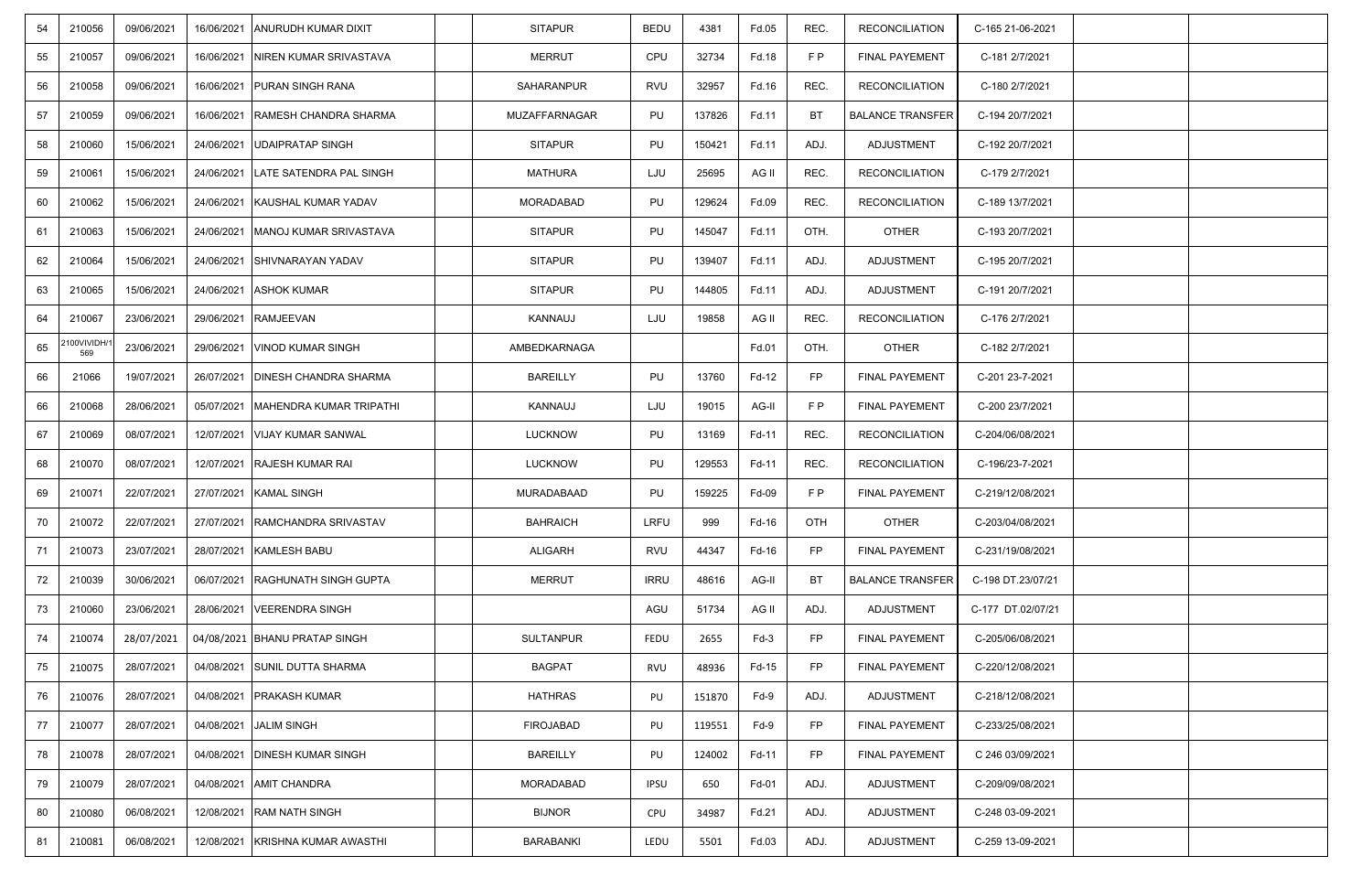| 82  | 210082  | 06/08/2021 | 12/08/2021 BABU LAL |                                             | LUCKNOW               | PU         | 137424 | Fd.11 | <b>OTH</b> | <b>OTHERS</b>           | C-230/19/08/2021 |                  |                  |
|-----|---------|------------|---------------------|---------------------------------------------|-----------------------|------------|--------|-------|------------|-------------------------|------------------|------------------|------------------|
| 83  | 210083  | 13/08/2021 |                     | 23/08/2021 MOHD. AFAK                       | <b>BAREILLY</b>       | COEDU      | 3993   | Fd.04 | <b>RB</b>  | <b>RESIDUAL BALANCE</b> | C-260 13-09-2021 |                  |                  |
| 84  | 210084  | 13/08/2021 |                     | 23/08/2021   MAHENDRA PRATAP SHRIVASTAV     | BARABANKI             | LEDU       | 5515   | Fd.03 | ADJ.       | ADJUSTMENT              | C-253 08-09-2021 |                  |                  |
| 85  | 210086  | 13/08/2021 |                     | 23/08/2021 MOHD.PARVEJ                      | <b>MURADABAD</b>      | GAU        | 82964  | Fd.20 | ADJ.       | ADJUSTMENT              | C-278 20-09-2021 |                  |                  |
| 86  | 210087  | 13/08/2021 |                     | 23/08/2021 SANJAY KUMAR                     | <b>MURADABAD</b>      | <b>CPU</b> | 55510  | Fd.20 | ADJ.       | ADJUSTMENT              | C-268 20-09-2021 |                  |                  |
| 87  | 210088  | 13/08/2021 |                     | 23/08/2021 RAM CHANDRA SHRIWAS              | JALOUN                | CPU        | 64317  | Fd.21 | <b>FP</b>  | <b>FINAL PAYMENT</b>    | C-251 06-09-2021 | C-279 20-09-2021 |                  |
| 88  | 210089  | 13/08/2021 |                     | 23/08/2021 JAGDEESH PRASAD RAJPOOT          | LALITPUR              | COEDU      | 10554  | Fd.05 | R.B.       | RESIDUAL BALANCE        | C-254 09-092021  |                  |                  |
| 89  | 210090  | 25/08/2021 |                     | 01/09/2021 D. N. JOSHI                      | MURADABAD             | PU         | 123433 | Fd-09 | R.B.       | RESIDUAL BALANCE        | C-290 23/09/2021 |                  |                  |
| 90  | 210091  | 01/09/2021 |                     | 07/09/2021 AJAY KATIYAR                     | AURAIYA               | PU         | 130631 | Fd-10 | ADJ.       | ADJUSTMENT              | C-296 29/09/2021 |                  |                  |
| 91  | 210092  | 01/09/2021 |                     | 07/09/2021   MANGALA PRASAD SRIVASTAVA      | <b>AMBEDKAR NAGAR</b> | COEDU      | 15394  | Fd-05 | ADJ.       | ADJUSTMENT              | C-293 27/09/2021 |                  |                  |
| 92  | 210093  | 01/09/2021 |                     | 07/09/2021 RAM CHANDRA                      | <b>BAREILLY</b>       | CPU        | 38450  | Fd-19 | ADJ.       | <b>ADJUSTMENT</b>       | C-291 27/09/2021 |                  |                  |
| 93  | 210094  | 01/09/2021 |                     | 07/09/2021   PRAMOD KUMAR TIWARI            | AYODHYA               | CPU        | 40577  | Fd-19 | RC.        | <b>RECONCILIATION</b>   | C 302 06/10/2021 | C 307 11/10/2021 | C 332 27/10/2021 |
| 94  | 210095  | 01/09/2021 |                     | 07/09/2021 RADHA CHARAN SHARMA              | AGRA                  | <b>RVU</b> | 50296  | Fd-16 | RC.        | <b>RECONCILIATION</b>   | C-267 20/09/2021 |                  |                  |
| 95  | 210096  | 14/09/2021 |                     | 21/09/2021 SHYAM KISHORE NAGAICH            | <b>JALAON</b>         | CPU        | 35995  | Fd-21 | RC.        | <b>RECONCILIATION</b>   | C-337 28/20/21   |                  |                  |
| 96  | 210097  | 14/09/2021 |                     | 21/09/2021 AJIT KUMAR SINGH                 | <b>FIROJABAD</b>      | STU        | 12076  | Fd-06 | ADJ.       | ADJUSTMENT              | C 320 18/10/2021 |                  |                  |
| 97  | 210098  | 14/09/2021 |                     | 21/09/2021 LT. SHAHABUDDIN SIDDIQU          | JALOUN                | GAU        | 36822  | Fd-21 | FP.        | <b>FINAL PAYMENT</b>    | C 319 14/10/2021 |                  |                  |
| 98  | 210099  | 14/09/2021 |                     | 21/09/2021 KAILASH KUMAR SHRIVASTAV         | <b>SITAPUR</b>        | PU         | 99052  | Fd-11 | MB.        | <b>MINUS BALANCE</b>    | C 301 06/10/2021 |                  |                  |
| 99  | 2100101 | 16/09/2021 | 22/09/2021          | <b>HARI RAM VERMA</b>                       | <b>AURAIYA</b>        | PU         | 157202 | Fd-10 | ADJ.       | ADJUSTMENT              | C 313 11/10/2021 |                  |                  |
| 100 | 2100102 | 20/09/2021 |                     | 28/09/2021 NRIPENDRA NATH AGNIHOTRI         | <b>GAZIYABAD</b>      | GAU        | 68227  | Fd-18 | NC.        | NAME CORRECTION         | C322 21/10/2021  |                  |                  |
| 101 | 2100103 | 20/09/2021 |                     | 28/09/2021 PRABODH KUMAR SHARMA             | <b>HATHRAS</b>        | CPU        | 39054  | Fd-20 | FP.        | <b>FINAL PAYMENT</b>    | C 342 29/10/2021 |                  |                  |
| 102 | 2100104 | 21-092021  |                     | 28/09/2021 BHAGESHWAR SINGH                 | <b>BIJNOR</b>         | GAU        | 71234  | Fd-21 | RC.        | <b>RECONCILIATION</b>   | C 327 22/10/2021 |                  |                  |
| 103 | 2100105 | 21/09/2021 |                     | 28/09/2021 SMT. KAMTA SINGH                 | AGRA                  | AGEDU      | 2709   | Fd-03 | FP.        | <b>FINAL PAYMENT</b>    | C 314 11/10/2021 |                  |                  |
| 104 | 2100106 | 22/09/2021 |                     | 28/09/2021 RAM KUMAR                        | <b>GORAKHPUR</b>      | <b>RTU</b> | 4716   | Fd-14 | R.B.       | RESIDUAL BALANCE        | C 317 14/10/2021 |                  |                  |
| 105 | 2100107 | 22/09/2021 |                     | 28/09/2021 YASHVANT SINGH SENGAR            | <b>JHANSI</b>         | PLANU      | 7009   | Fd-13 | FP.        | <b>FINAL PAYMENT</b>    | C 306 11/10/2021 |                  |                  |
| 106 | 2100152 | 25/08/2021 |                     | 01/09/2021 LT. JAGDANBIKA PRASAD SHRIVASTAV | AYODHYA               | PLANU      | 715    | Fd-13 | FP.        | <b>FINAL PAYMENT</b>    | C-266 20/092021  |                  |                  |
| 107 | 210085  | 07/10/2021 |                     | 12/10/2021 GITA RAM SHARMA                  | AG-II                 |            |        | AG II | OTH.       | <b>OTHER</b>            | C 321 20/10/2021 |                  |                  |
| 108 | 2100108 | 21/10/2021 |                     | 25/10/2021 RAVI KUMAR                       | <b>ALIGARH</b>        | GAU        | 72226  | FD-20 | <b>RB</b>  | RESIDUAL BALANCE        | C 343 29/10/2021 |                  |                  |
| 109 | 2100109 | 24/09/2021 |                     | 05/10/2021 MOHAMMED AFAQ                    | <b>BARILLY</b>        | COEDU      | 3993   | FD-04 | R.B        | RESIDUAL BALANCE        | C330 27/10/2021  |                  |                  |